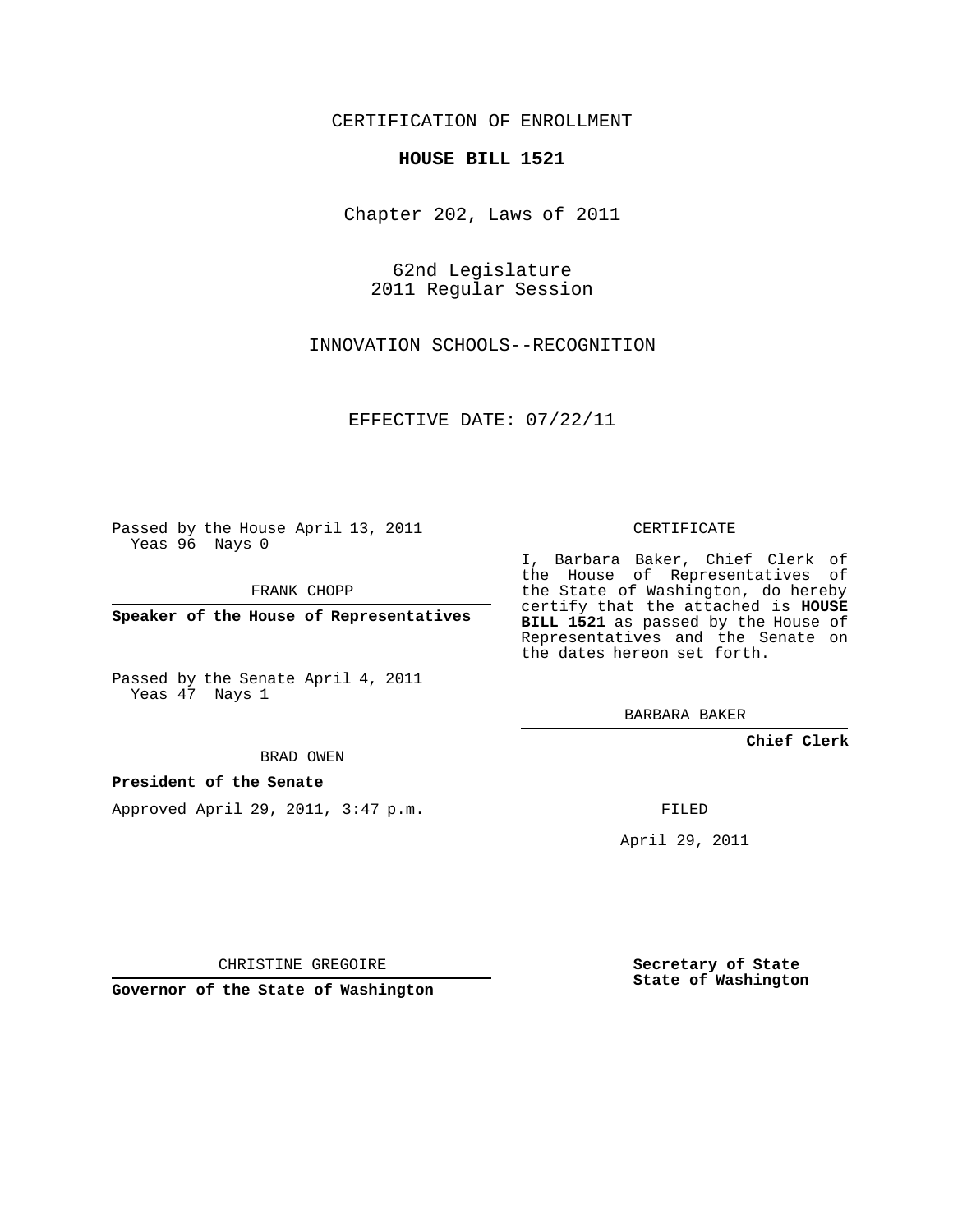# **HOUSE BILL 1521** \_\_\_\_\_\_\_\_\_\_\_\_\_\_\_\_\_\_\_\_\_\_\_\_\_\_\_\_\_\_\_\_\_\_\_\_\_\_\_\_\_\_\_\_\_

\_\_\_\_\_\_\_\_\_\_\_\_\_\_\_\_\_\_\_\_\_\_\_\_\_\_\_\_\_\_\_\_\_\_\_\_\_\_\_\_\_\_\_\_\_

### AS AMENDED BY THE SENATE

Passed Legislature - 2011 Regular Session

# **State of Washington 62nd Legislature 2011 Regular Session**

**By** Representatives Maxwell, Haigh, Sullivan, Pettigrew, Santos, Kenney, Liias, Frockt, Jacks, Clibborn, Probst, Sells, Lytton, Goodman, Orwall, Van De Wege, Green, Hunt, McCoy, Ladenburg, Billig, Seaquist, Fitzgibbon, Carlyle, and Jinkins

Read first time 01/25/11. Referred to Committee on Education.

 1 AN ACT Relating to recognizing Washington innovation schools; 2 adding a new section to chapter 28A.300 RCW; and creating a new 3 section.

4 BE IT ENACTED BY THE LEGISLATURE OF THE STATE OF WASHINGTON:

 NEW SECTION. **Sec. 1.** (1) The legislature finds that Washington has a long history of providing legal, financial, and political support for a wide range of innovative programs and initiatives and that these can and do operate successfully in public schools through the currently authorized governance structure of locally elected boards of directors of school districts.

11 (2) Examples of innovation schools can be found all across the 12 state including, but not limited to:

 (a) The Vancouver school of arts and academics that offers students beginning in sixth grade the opportunity to immerse themselves in the full range of the arts, including dance, music, theater, literary arts, visual arts, and moving image arts, as well as all levels of core academic courses;

18 (b) Thornton Creek elementary school in Seattle, an award-winning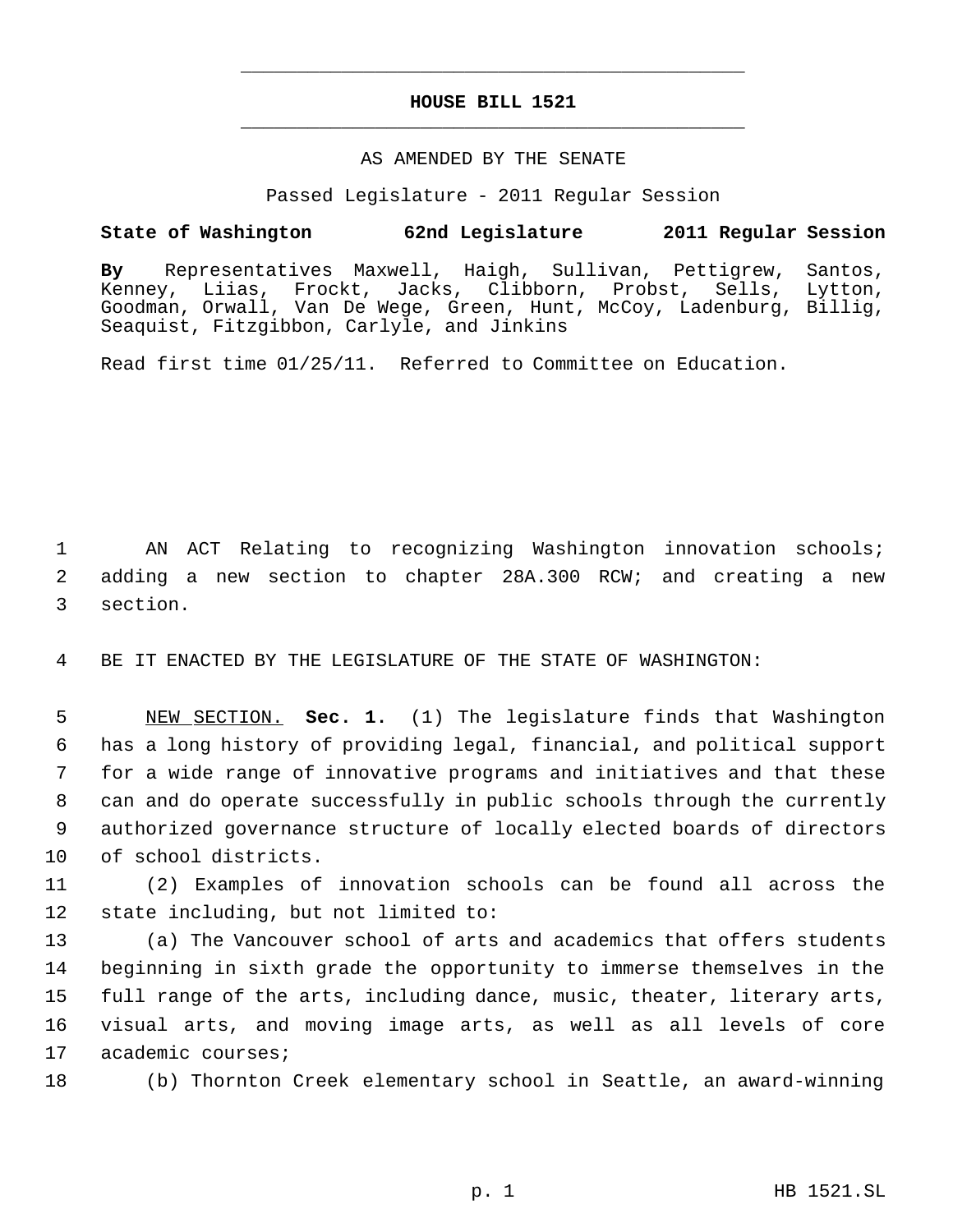parent-initiated learning option based on the expeditionary learning outward bound model;

 (c) The technology access foundation academy, a unique public- private partnership with the Federal Way school district that offers a rigorous and relevant curriculum through project-based learning, full integration of technology, and a small learning community intended to provide middle and high school students the opportunity for success in school and college;

 (d) Talbot Hill elementary school in Renton, where students participate in a microsociety program that includes selecting a government, conducting business and encouraging entrepreneurialism, and providing community services such as banking, newspaper, post office, and courts;

 (e) The Tacoma school of the arts, where sophomores through seniors form a cohesive, full-time learning community to study the full range of humanities, mathematics, science, and language as well as build a broad foundation in all forms of the arts, culminating with an in-depth senior arts project that showcases each student's talent and interest;

 (f) The SPRINT program at Shaw middle school in Spokane, an alternative learning community for students in seventh and eighth grade proposed and created by a group of parents who wish to be very actively involved in their students' education;

 (g) Puesta del sol elementary school in Bellevue, offering a diverse multicultural program and Spanish language immersion beginning in kindergarten;

 (h) The Washington national guard youth challenge program operated in collaboration with the Bremerton school district that offers high- risk youth a rigorous and structured residential program that builds students' academic, social, and emotional skills, and physical fitness while providing up to one year of high school credits toward graduation;

 (i) The Lincoln center program at Lincoln high school in Tacoma, an extended day program that has virtually eliminated the academic achievement gap and significantly boosted attendance and test scores for racially diverse, low-income, and highly mobile students;

 (j) Delta high school, a science, technology, engineering, and math-focused school option for students in the Tri-Cities operating in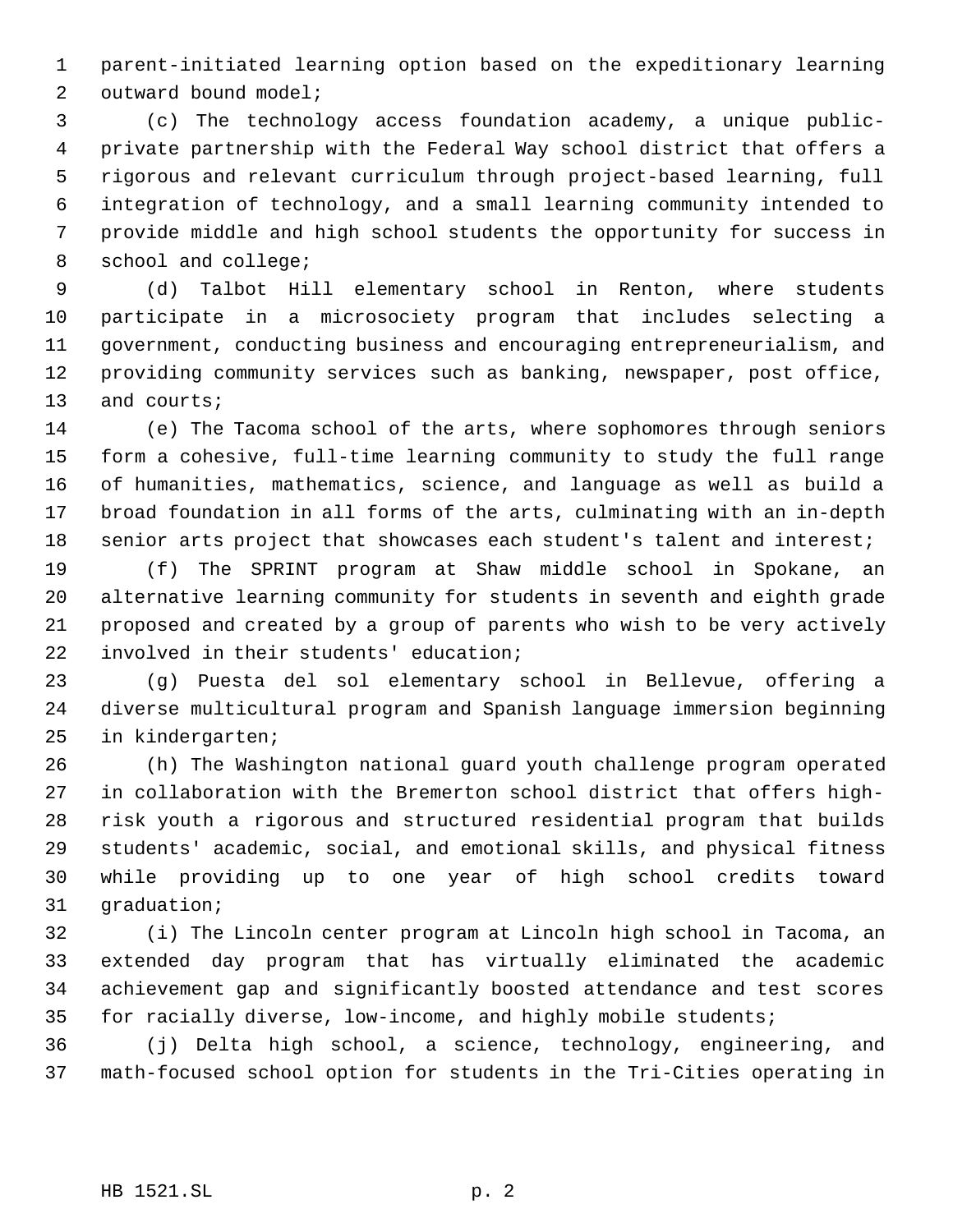cooperation with three school districts, the regional skill center, local colleges and universities, and the business community; and

 (k) Aviation high school in the Highline school district, offering a project-based curriculum and learning environment centered on an aviation and aeronautics theme with strong business and community support.

 (3) Therefore, the legislature intends to encourage additional innovation schools by disseminating information about current models and recognizing the effort and commitment that goes into their creation and operation.

 NEW SECTION. **Sec. 2.** A new section is added to chapter 28A.300 RCW to read as follows:

 (1) The legislature finds that innovation schools accomplish the following objectives:

 (a) Provide students and parents with a diverse array of educational options;

 (b) Promote active and meaningful parent and community involvement 18 and partnership with local schools;

 (c) Serve as laboratories for educational experimentation and innovation;

 (d) Respond and adapt to different styles, approaches, and objectives of learning;

 (e) Hold students and educators to high expectations and standards; and

 (f) Encourage and facilitate bold, creative, and innovative educational ideas.

 (2) The office of the superintendent of public instruction shall develop basic criteria and a streamlined review process for identifying Washington innovation schools. Any public school, including those with institution of higher education partners, may be nominated by a community, organization, school district, institution of higher education, or through self-nomination to be designated as a Washington innovation school. If the office of the superintendent of public instruction finds that the school meets the criteria, the school shall receive a designation as a Washington innovation school. Within available funds, the office shall develop a logo, certificate, and